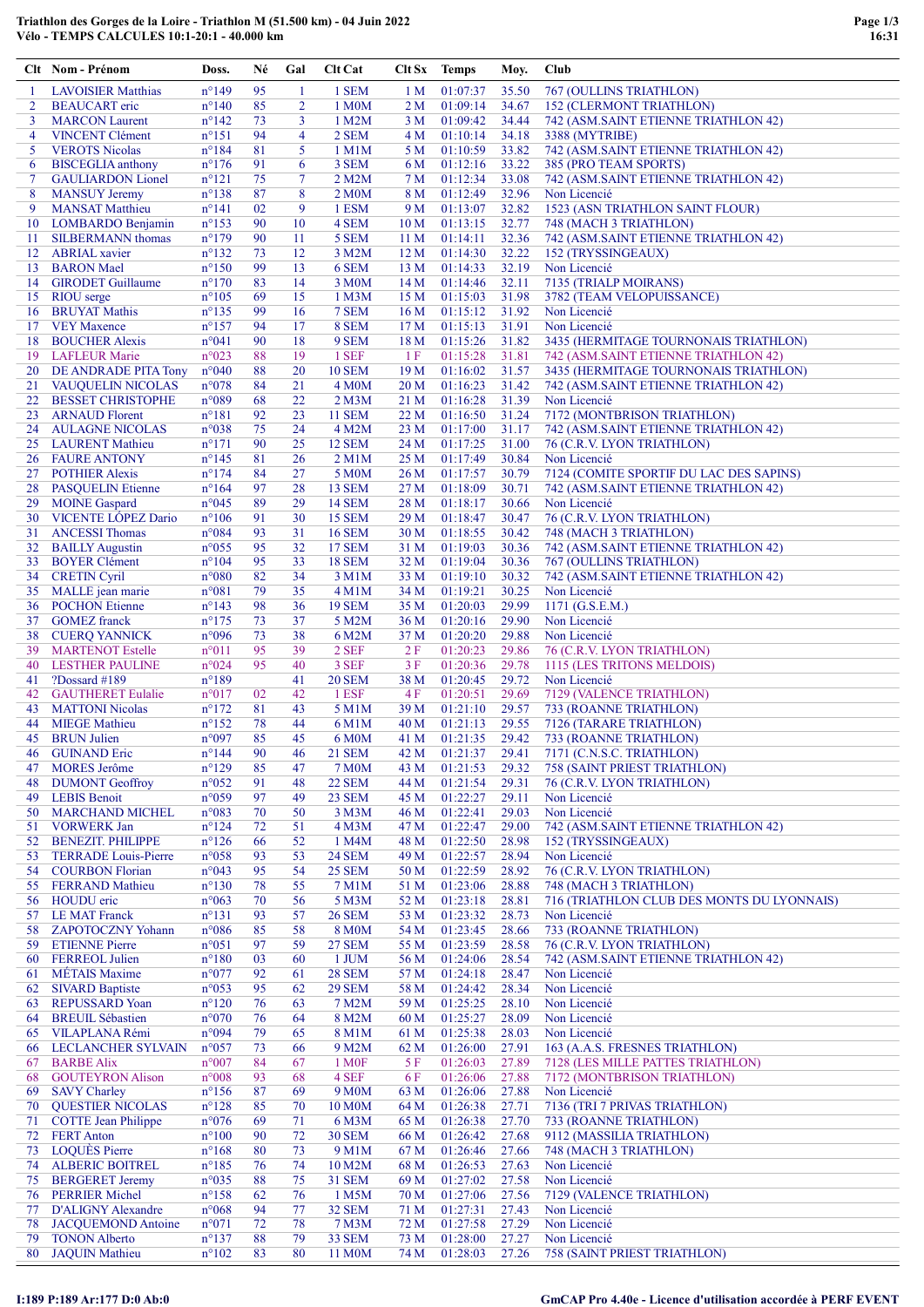|          | Clt Nom - Prénom                                      | Doss.                            | Né       | Gal        | Clt Cat                     | Clt Sx                    | <b>Temps</b>         | Moy.           | Club                                                                 |
|----------|-------------------------------------------------------|----------------------------------|----------|------------|-----------------------------|---------------------------|----------------------|----------------|----------------------------------------------------------------------|
| 81       | <b>JURKOVIC Jakub</b>                                 | $n^{\circ}$ 146                  | 94       | 81         | <b>34 SEM</b>               | 75 M                      | 01:28:06             | 27.25          | Slovenska triatlonova unia                                           |
| 82       | <b>FERTE</b> Damien                                   | $n^{\circ}061$                   | 76       | 82         | 11 M2M                      | 76 M                      | 01:28:15             | 27.20          | Non Licencié                                                         |
| 83       | <b>DAMON</b> Loïc                                     | $n^{\circ}183$                   | 95       | 83<br>84   | <b>35 SEM</b>               | 77 M                      | 01:28:29             | 27.13          | Non Licencié<br>Non Licencié                                         |
| 84<br>85 | PERARD pierre<br><b>GIRAUD</b> Mathilde               | $n^{\circ}101$<br>n°027          | 75<br>85 | 85         | 12 M2M<br>2 M <sub>OF</sub> | 78 M<br>7F                | 01:29:02<br>01:29:12 | 26.96<br>26.91 | 742 (ASM.SAINT ETIENNE TRIATHLON 42)                                 |
| 86       | <b>VERINGMEIER WERNER</b>                             | $n^{\circ}075$                   | 68       | 86         | 8 M3M                       | 79 M                      | 01:29:19             | 26.87          | 76 (C.R.V. LYON TRIATHLON)                                           |
| 87       | <b>GOMES Alexandre</b>                                | $n^{\circ}123$                   | 86       | 87         | 12 M <sub>0</sub> M         | 80 M                      | 01:29:21             | 26.86          | Non Licencié                                                         |
| 88       | <b>LEMARQUAND Yann</b>                                | n°087                            | 91       | 88         | <b>36 SEM</b>               | 81 M                      | 01:29:25             | 26.84          | 714 (LES ALLIGATORS ANNECY TRIATHLON)                                |
| 89       | <b>CARTHE DOMINIQUE</b>                               | n°048                            | 69       | 89         | 9 M3M                       | 82 M                      | 01:29:27             | 26.83          | 733 (ROANNE TRIATHLON)                                               |
| 90       | <b>RISSOAN ALAIN</b>                                  | $n^{\circ}074$<br>$n^{\circ}155$ | 67<br>78 | 90<br>91   | 2 M4M                       | 83 M                      | 01:29:51<br>01:29:58 | 26.71<br>26.68 | 748 (MACH 3 TRIATHLON)                                               |
| 91<br>92 | <b>MENDEZ Sylvain</b><br><b>BOULLOUD Patrice</b>      | $n^{\circ}182$                   | 77       | 92         | 10 M1M<br>13 M2M            | 84 M<br>85 M              | 01:30:05             | 26.64          | Non Licencié<br>Non Licencié                                         |
| 93       | <b>COMTE LOIC</b>                                     | n°073                            | 79       | 93         | 11 M1M                      | 86 M                      | 01:30:15             | 26.60          | 748 (MACH 3 TRIATHLON)                                               |
| 94       | <b>LORY</b> Marie                                     | n°020                            | 95       | 94         | 5 SEF                       | 8F                        | 01:30:16             | 26.59          | Non Licencié                                                         |
| 95       | <b>GRAYEL</b> jerome                                  | $n^{\circ}162$                   | 66       | 95         | 3 M4M                       | 87 M                      | 01:30:18             | 26.58          | Non Licencié                                                         |
| 96       | <b>FORET</b> olivier                                  | n°098                            | 82       | 96         | 12 M1M                      | 88 M                      | 01:30:20             | 26.57          | Non Licencié                                                         |
| 98       | 97 LE MAT Yann<br><b>BAY</b> Pauline                  | $n^{\circ}107$<br>n°021          | 92<br>95 | 97<br>98   | <b>37 SEM</b><br>6 SEF      | 89 M<br>9 F               | 01:30:20<br>01:30:30 | 26.57<br>26.52 | Non Licencié<br>Non Licencié                                         |
| 99       | <b>COMPS</b> Jean-Baptiste                            | n°099                            | 92       | 99         | <b>38 SEM</b>               | 90 M                      | 01:30:49             | 26.43          | Non Licencié                                                         |
|          | 100 GACHON Yves                                       | $n^{\circ}$ 147                  | 72       | 100        | 10 M3M                      | 91 M                      | 01:31:02             | 26.37          | 742 (ASM.SAINT ETIENNE TRIATHLON 42)                                 |
| 101      | <b>GOUTHERAUD Jeremie</b>                             | n°065                            | 86       | 101        | 13 M <sub>0</sub> M         | 92 M                      | 01:31:39             | 26.19          | Non Licencié                                                         |
|          | 102 FRANCOIS Felicien                                 | n°091                            | 87       | 102        | 14 M <sub>0</sub> M         | 93 M                      | 01:31:48             | 26.15          | 753 (E.F.S. RHONE ALPES TRIATHLON)                                   |
|          | 103 NOYON CYRIL                                       | n°056                            | 79       | 103        | 13 M1M                      | 94 M                      | 01:32:17             | 26.01          | Non Licencié                                                         |
|          | 104 LEONARD Alexander<br>105 FRAISSENON Andre         | $n^{\circ}125$<br>$n^{\circ}067$ | 94<br>60 | 104<br>105 | <b>39 SEM</b><br>2 M5M      | 95 M<br>96 M              | 01:32:21<br>01:32:25 | 25.99<br>25.97 | Non Licencié<br>742 (ASM.SAINT ETIENNE TRIATHLON 42)                 |
|          | 106 LAVAL Yves                                        | $n^{\circ}188$                   | 50       | 106        | 1 M7M                       | 97 M                      | 01:32:50             | 25.86          | <b>ATOUTSPORT St Jean Bonnefonds</b>                                 |
|          | 107 POINSOT Pierre                                    | n°029                            | 93       | 107        | <b>40 SEM</b>               | 98 M                      | 01:32:50             | 25.86          | Non Licencié                                                         |
|          | 108 PETITPIERRE EDOUARD                               | $n^{\circ}072$                   | 97       | 108        | 41 SEM                      | 99 M                      | 01:32:53             | 25.84          | Non Licencié                                                         |
|          | 109 BERTRAND Jules                                    | n°032                            | 98       | 109        | 42 SEM                      | 100 <sub>M</sub>          | 01:33:19             | 25.72          | Non Licencié                                                         |
|          | 110 TAVERNIER Grégoire                                | $n^{\circ}187$                   | 98       | 110        | 43 SEM                      | 101 <sub>M</sub>          | 01:33:22             | 25.71          | Non Licencié                                                         |
|          | 111 ARNOULT FLORENCE<br>112 MATHIAS BEJON             | n°004<br>$n^{\circ}044$          | 65<br>77 | 111<br>112 | 1 M4F<br>14 M2M             | 10 F<br>102 M             | 01:33:23<br>01:33:26 | 25.70<br>25.69 | 163 (A.A.S. FRESNES TRIATHLON)<br>Non Licencié                       |
|          | 113 DOURS Claude                                      | $n^{\circ}159$                   | 61       | 113        | 3 M5M                       | 103 <sub>M</sub>          | 01:33:54             | 25.56          | 7129 (VALENCE TRIATHLON)                                             |
|          | 114 BRUNEL Robin                                      | $n^{\circ}$ 134                  | 95       | 114        | <b>44 SEM</b>               | 104 <sub>M</sub>          | 01:34:09             | 25.49          | Non Licencié                                                         |
|          | 115 PIN HERVE                                         | $n^{\circ}139$                   | 71       | 115        | 11 M3M                      | 105 M                     | 01:34:19             | 25.45          | Non Licencié                                                         |
|          | 116 CLEMENT Camille                                   | n°092                            | 84       | 116        | 15 M <sub>0</sub> M         | 106 <sub>M</sub>          | 01:34:26             | 25.42          | Non Licencié                                                         |
| 117      | <b>CHAIZE BENOIT</b>                                  | $n^{\circ}118$                   | 86       | 117<br>118 | 16 M <sub>0</sub> M         | 107 <sub>M</sub><br>108 M | 01:34:37             | 25.37<br>25.29 | Non Licencié                                                         |
|          | 118 CHENEVIER FRANCK<br>119 LANA paul                 | n°090<br>$n^{\circ}113$          | 74<br>80 | 119        | 15 M2M<br>14 M1M            | 109 <sub>M</sub>          | 01:34:55<br>01:35:00 | 25.26          | Non Licencié<br>Non Licencié                                         |
|          | 120 KHADRAOUI Katy                                    | n°014                            | 74       | 120        | 1 M2F                       | 11F                       | 01:35:01             | 25.26          | 733 (ROANNE TRIATHLON)                                               |
|          | 121 NAVARRO Jordan                                    | $n^{\circ}103$                   | 82       | 121        | 15 M1M                      | 110 <sub>M</sub>          | 01:35:05             | 25.24          | Non Licencié                                                         |
|          | 122 PETIOT SABINE                                     | $n^{\circ}010$                   | 80       | 122        | $1 \text{ M1F}$             | 12 F                      | 01:35:27             | 25.15          | 7148 (AIX SAVOIE TRIATHLON)                                          |
|          | 123 VOLLERIN pascale                                  | $n^{\circ}018$                   | 67       | 123        | 2 M4F                       | 13F                       | 01:35:41             | 25.08          | Non Licencié                                                         |
|          | 124 PEYRET Maxime<br>125 BIGOT Laurine                | $n^{\circ}112$<br>n°026          | 95<br>99 | 124<br>125 | 45 SEM<br>7 SEF             | 111 <sub>M</sub><br>14F   | 01:35:55<br>01:36:07 | 25.02<br>24.97 | Non Licencié<br>311 (ASPTT 36 SPORT NATURE)                          |
|          | 126 CHARPIN Augustin                                  | $n^{\circ}173$                   | 95       | 126        | 46 SEM                      | 112 M                     | 01:36:12             | 24.95          | 7124 (COMITE SPORTIF DU LAC DES SAPINS)                              |
|          | 127 DORAT MAXIME                                      | $n^{\circ}133$                   | 89       | 127        | 47 SEM                      | 113M                      | 01:37:15             | 24.68          | Non Licencié                                                         |
|          | 128 MACHADO Thales                                    | $n^{\circ}110$                   | 92       | 128        | 48 SEM                      | 114M                      | 01:37:19             | 24.67          | Non Licencié                                                         |
| 129      | MORELL arnaud                                         | n°033                            | 84       | 129        | 17 M0M                      | 115M                      | 01:37:40             | 24.57          | Non Licencié                                                         |
|          | <b>130 SENDEL SOFIANE</b><br>131 BADEL Guillaume      | $n^{\circ}167$<br>$n^{\circ}046$ | 90<br>79 | 130<br>131 | 49 SEM<br>16 M1M            | 116M<br>117 <sub>M</sub>  | 01:37:49<br>01:37:58 | 24.54<br>24.50 | Non Licencié<br>Non Licencié                                         |
|          | 132 PEYRET Jeremy                                     | $n^{\circ}114$                   | 90       | 132        | <b>50 SEM</b>               | 118 M                     | 01:38:42             | 24.32          | Non Licencié                                                         |
|          | 133 DUPIN Alban                                       | $n^{\circ}108$                   | 76       | 133        | 16 M2M                      | 119 <sub>M</sub>          | 01:39:16             | 24.18          | Non Licencié                                                         |
|          | 134 PELLICER Pierre                                   | $n^{\circ}178$                   | 78       | 134        | 17 M1M                      | 120 <sub>M</sub>          | 01:39:26             | 24.14          | Non Licencié                                                         |
|          | 135 COTTE Thierry                                     | n°093                            | 67       | 135        | 4 M4M                       | 121 <sub>M</sub>          | 01:39:32             | 24.11          | Non Licencié                                                         |
|          | 136 CAZAL Chloe<br>137 BECK Normann                   | n°013<br>n°034                   | 94<br>90 | 136<br>137 | 8 SEF<br><b>51 SEM</b>      | 15F<br>122 M              | 01:40:02<br>01:40:08 | 23.99<br>23.97 | 742 (ASM.SAINT ETIENNE TRIATHLON 42)<br>Non Licencié                 |
|          | 138 BENOIST Charles                                   | n°039                            | 90       | 138        | 52 SEM                      | 123 M                     | 01:40:14             | 23.94          | 1137 (ATHLETIC CLUB BOULOGNE BILLANCOURT)                            |
| 139      | <b>GAGNIERE Eva</b>                                   | n°005                            | 02       | 139        | 2 ESF                       | 16F                       | 01:40:44             | 23.83          | Non Licencié                                                         |
| 140      | <b>BEGUET Marie-lou</b>                               | n°019                            | 98       | 140        | 9 SEF                       | 17F                       | 01:40:48             | 23.81          | $1171$ (G.S.E.M.)                                                    |
|          | 141 ALLAMAND Léon                                     | $n^{\circ}030$                   | 92       | 141        | <b>53 SEM</b>               | 124M                      | 01:40:55             | 23.78          | Non Licencié                                                         |
|          | 142 AMBEC Francois xavier<br>143 DELORME Philippe     | $n^{\circ}166$                   | 82<br>65 | 142<br>143 | 18 M1M<br>5 M4M             | 125 M<br>126 M            | 01:41:03             | 23.75<br>23.66 | 3617 (COSNE TRIATHLON)<br>716 (TRIATHLON CLUB DES MONTS DU LYONNAIS) |
|          | 144 MENGOUA Calixte                                   | $n^{\circ}050$<br>$n^{\circ}122$ | 84       | 144        | 18 M0M                      | 127 M                     | 01:41:27<br>01:41:51 | 23.56          | Non Licencié                                                         |
|          | 145 PHILIPPE pierre eric                              | $n^{\circ}161$                   | 75       | 145        | 17 M2M                      | 128 M                     | 01:41:55             | 23.55          | Non Licencié                                                         |
| 146      | <b>LÉONARD</b> Emmanuel                               | $n^{\circ}154$                   | 62       | 146        | 4 M <sub>5</sub> M          | 129 M                     | 01:41:56             | 23.54          | 1138 (AS VILLENEUVE TRIATHLON)                                       |
|          | 147 BOUCHET Benjamin                                  | $n^{\circ}062$                   | 88       | 147        | <b>54 SEM</b>               | 130 <sub>M</sub>          | 01:42:20             | 23.46          | Non Licencié                                                         |
| 148      | <b>GURVIEZ Axel</b>                                   | n°037                            | 89       | 148        | <b>55 SEM</b>               | 131 M                     | 01:42:44             | 23.36          | Non Licencié                                                         |
|          | 149 BEAUMEL Bruno<br>150 MOREL Solenne                | $n^{\circ}028$<br>n°003          | 82<br>96 | 149<br>150 | 19 M1M<br><b>10 SEF</b>     | 132M<br>18F               | 01:42:57<br>01:43:13 | 23.31<br>23.25 | Non Licencié<br>Non Licencié                                         |
|          | 151 DEVAUX Julian                                     | n°085                            | 84       | 151        | 19 M <sub>0</sub> M         | 133 M                     | 01:45:40             | 22.71          | Non Licencié                                                         |
|          | 152 MIORIN David                                      | $n^{\circ}163$                   | 91       | 152        | <b>56 SEM</b>               | 134 M                     | 01:46:09             | 22.61          | Non Licencié                                                         |
|          | 153 MEUTHEN Johannes                                  | $n^{\circ}115$                   | 93       | 153        | <b>57 SEM</b>               | 135 M                     | 01:46:41             | 22.50          | Non Licencié                                                         |
|          | <b>154 ANTOINE RAPHAEL</b>                            | $n^{\circ}116$                   | 68       | 154        | 12 M3M                      | 136 <sub>M</sub>          | 01:47:40             | 22.29          | 7135 (TRIALP MOIRANS)                                                |
|          | 155 MOUNDY david                                      | $n^{\circ}148$<br>$n^{\circ}109$ | 76<br>69 | 155        | 18 M2M                      | 137 <sub>M</sub><br>138 M | 01:47:48<br>01:48:23 | 22.27<br>22.15 | Non Licencié<br>152 (TRYSSINGEAUX)                                   |
|          | 156 MARCONNET Alain<br>157 BERAUDSUDREAU Claude n°136 |                                  | 74       | 156<br>157 | 13 M3M<br>19 M2M            | 139 M                     | 01:49:02             | 22.01          | Non Licencié                                                         |
| 158      | <b>CALLENS</b> arthur                                 | $n^{\circ}127$                   | 94       | 158        | <b>58 SEM</b>               | 140 M                     | 01:49:55             | 21.84          | Non Licencié                                                         |
|          | 159 EL KHOURY Pascal                                  | $n^{\circ}117$                   | 92       | 159        | <b>59 SEM</b>               | 141 M                     | 01:50:00             | 21.82          | Non Licencié                                                         |
|          | 160 BAGORY Damien                                     | $n^{\circ}036$                   | 88       | 160        | 60 SEM                      | 142 M                     | 01:50:38             | 21.69          | Non Licencié                                                         |